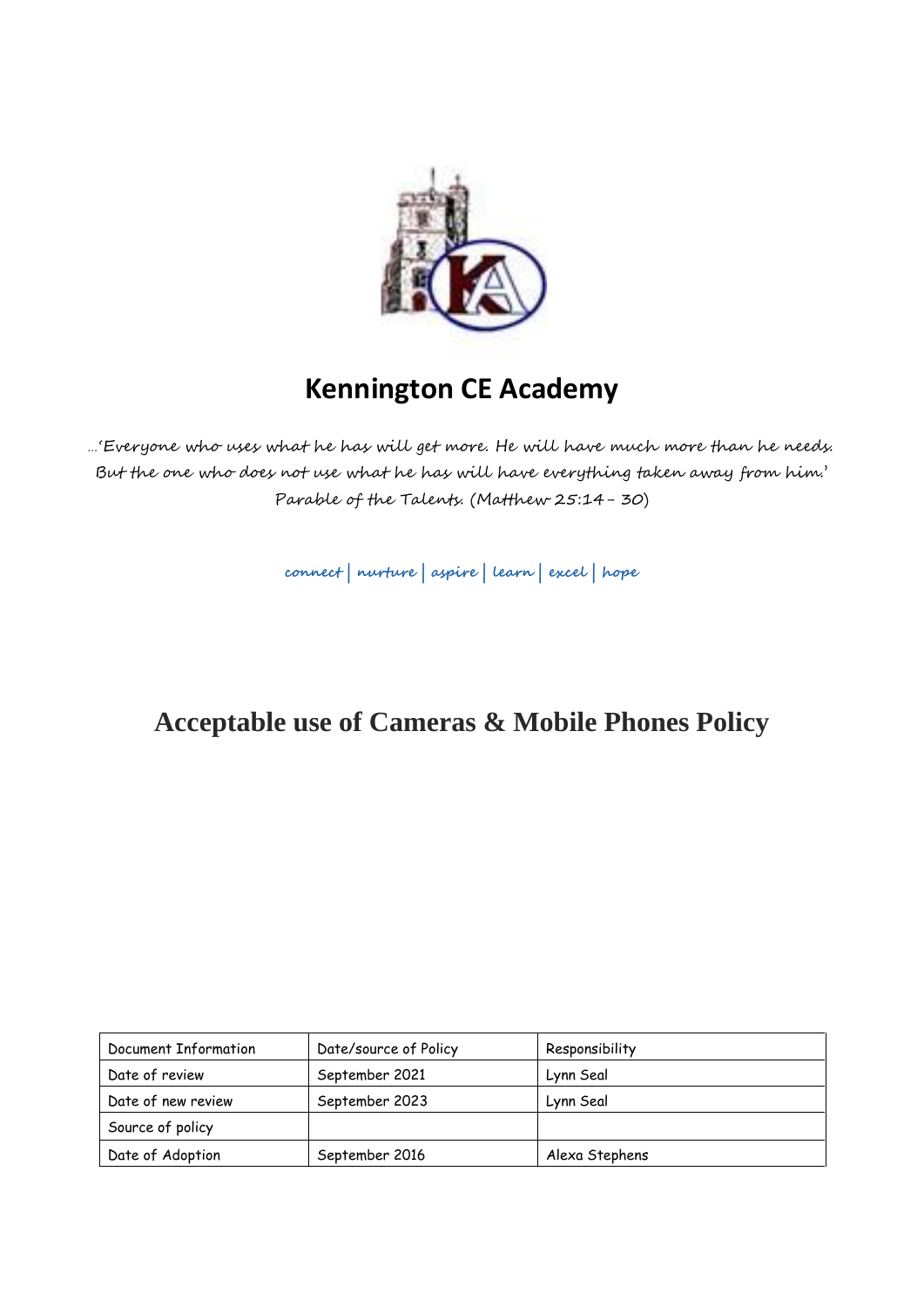### **School Mission Statement**

Our school nurtures the very best in each individual, providing a high standard of teaching and learning. Our values encourage care for all, mutual respect, responsibility and strong partnerships between school, home and church.

### **Statement of intent**

It is our intention to provide an environment in which children, parents and staff are safe from images being recorded and inappropriately used in turn eliminating the following concerns:

- 1) Staff being distracted from their work
- 2) The inappropriate use of mobile phone and cameras around children

#### **Aim**

Our aim is to:

Have a clear policy on the acceptable use of mobile phones and cameras that is understood and adhered to by all parties concerned without exception. In order to achieve this aim, we operate the following Acceptable Use Policy:

#### **Mobile Phones**

#### **Kennington Academy allows staff to bring in personal mobile telephones and devices for their own use.**

- Under no circumstances does the school allow a member of staff to contact a current pupil or parent/carer using their personal device. If this is an emergency, a member of SLT must approve this.
- Users bringing personal devices into school must ensure there is no inappropriate or illegal content on the device.
- All staff must ensure that their mobile telephones/devices are left inside their bag throughout contact time with children. If they need to have contact from a GP, they must leave the phone in the office.
- Staff bags should be placed in a secure place within the classroom or staff room unless requested by the Headteacher to move them to another appropriate location.
- Mobile phone calls may only be taken at staff breaks or in staff members' own time.
- If staff have a personal emergency they are free to use the school's phone or make a personal call from their mobile in the school office.
- If any staff member has a family emergency or similar and required to keep their mobile phone to hand, prior permission must be sought from the Headteacher.
- Staff (will need to) ensure that the Headteacher has up to date contact information and that staff make their families, children's schools etc. aware of emergency work telephone numbers. This is the responsibility of the individual staff member.
- All parent helpers will be requested to place their bag containing their phone in a secure area or another appropriate location and asked to take or receive any calls in the office. During school trips, parent helpers may not use mobile phones. This is the responsibility of school staff to monitor.
- During group outings nominated staff will have access to the school's mobile phone, which is to be used for emergency purposes only.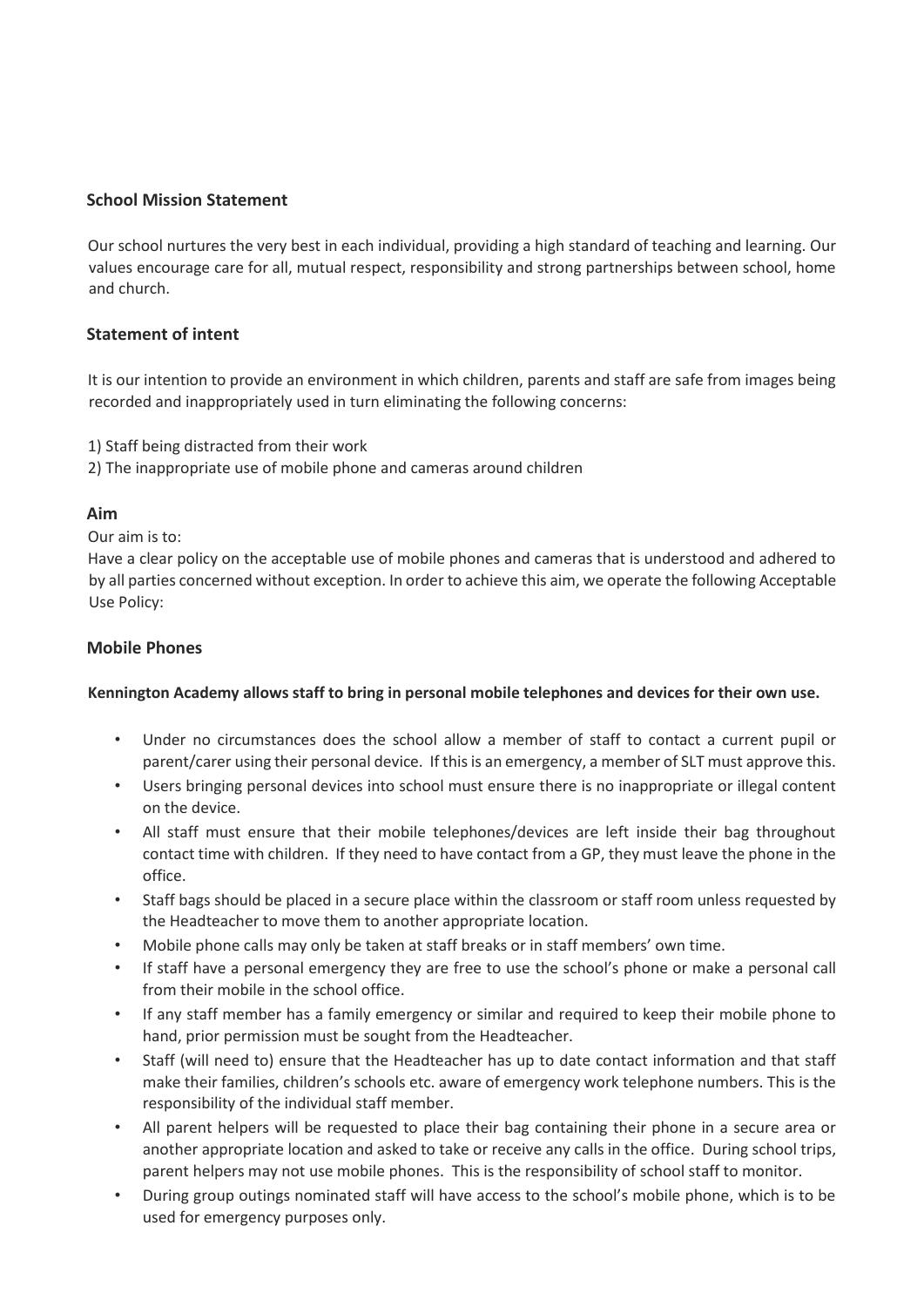*It is the responsibility of all members of staff to be vigilant and report any concerns to the Headteacher.*  Concerns **will be** taken seriously, logged and investigated appropriately (see allegations against a member of staff policy).

Mobile phones **must not** be used to take photographs of children.

Mobile phones **must not** be used to take photographs of children by parents in school or on school visits. Messages relating to trips must not be sent by volunteers to other adults,

- The Class teacher, in the absence of the Headteacher, reserves the right to check the image content of a member of staff's mobile phone, should there be any cause for concern over the appropriate use of it.
- Should inappropriate material be found then the DSL will be contacted immediately.
- We will follow the guidance from the DfE as to the appropriate measures for the staff member's dismissal.
- Governors must not have mobile phones during school visits. They should be left in the Head teacher's office or school office.

### **Cameras / IPads / Tablets**

School Cameras / Ipads / Tablets **must be** used or the school memory card should be put into personal cameras.

The memory card should then be removed and the content loaded onto a school computer **not** a personal computer.

Photographs must be taken for the purpose of recording a child or group of children participating in activities or celebrating their achievements is an effective form or recording their progression.

- Only the designated school cameras are to be used to take any photo within the school.
- Children are not allowed to take their own camera on outings.
- Images taken on this camera must be deemed suitable without putting the child/children in any compromising positions that could cause embarrassment or distress.
- **All staff are** responsible for the location of the cameras.
- The camera must be put away at the end of every session.
- School memory cards must be installed into personal cameras.
- Images taken and stored on the camera must be downloaded as soon as possible on to a school computer, ideally once a week.
- Images must only be down-loaded by the nominated member of staff.
- Photographs should then be distributed to members of staff to record in children's learning journeys.
- If photographs need to be taken in the toilets, i.e. photographs of the children washing their hands, then the Class teacher must be asked first and staff be supervised whilst carrying out this kind of activity.
- At all times the camera must be placed in a prominent place where it can be seen.

**Failure to adhere to the contents of this policy will lead to disciplinary procedures being followed.** 

## **Permission to take photographs for public display must be granted by the parents.**

We welcome our duties under the Equality Act 2010 to eliminate discrimination, advance equality of opportunity and foster good relations in relation to age (as appropriate), disability, ethnicity, gender